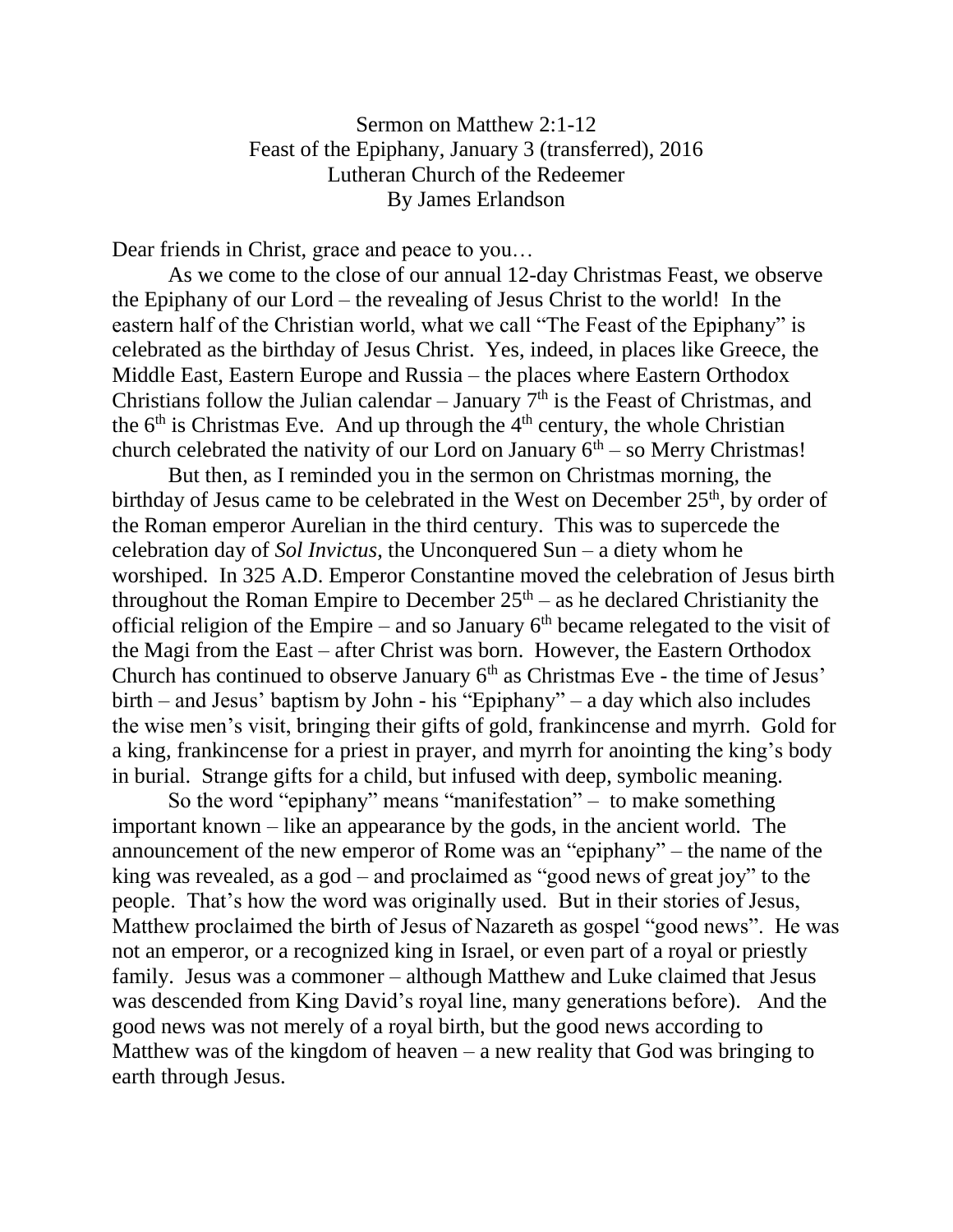So the gospels proclaim that Jesus was born to be a new kind of king, to be the Messiah, the one sent by God to not only save the Jewish people, but all people and all nations. The whole world would be set free from the domination of earthly power – and replace oppression with mercy and grace, by the saving power of God! In those days Roman emperors and earthly kings were often proclaimed as "bringers of peace" because they did it by force – with the power of military might. (The Roman peace was actually the absence of open rebellion or opposition, enforced by the sword – with Roman legions and execution by the cross.) But the peace of God was a totally differently kind of peace – peace between God and God's people through forgiveness and compassion, with relationships built upon trust, faithfulness and mercy. This is a totally different peace than the peace of Rome. For conquering a nation and people and forcing them into submission by force is NOT peace (I wish that we as a nation could learn this today). Changing hearts, by inviting people to see themselves as one people, and their former enemies as neighbors and friends – even brothers and sisters – now THAT is what brings true peace! This is truly good news for a violent world.

Now, the "legitimate" king of the world at the time when Jesus was born was Caesar Augustus, the Emperor of Rome – and locally, in Judea, it was King Herod. Augustus was all-powerful, but Herod's power was limited. So Herod was paranoid, worrying about threats to his rule, and any possible future threat to the rule of his descendants. He had been placed on his throne by vote of the Roman Senate 40 years before, with the understanding that he would keep the "Roman peace" in Palestine. He was not an Israelite himself, but was from Idumea, a region south of Judea - though he had Roman connections, which had given him his power. He had one of his own wives and son murdered in order to hold on to power. This was the type of ruler people were accustomed to in those days. On the other hand, how different is it today, when there are people in politics who will do almost anything to get elected or achieve power – including bribery, dirty tricks, letting down their constituents and selling out their ideals. And I daresay that there are some high-powered politicians who have had their opponents killed, ruined or discredited – in order to get what they want. Or they start wars, invade other countries, and many people die to satisfy their lust for power. Think of that when politicians suggest dropping bombs or sending in troops when there conflict occurs across the globe, especially during a presidential campaign.

So on the first Epiphany of our Lord Jesus, *magi* (translated "wise men" in English) came from the East searching for this child who had been born king of the Jews. They were learned scholars – likely from Persia, the land of another ancient empire, ruled long before by Darius the Great. *Magi* were Persian priests, followers of Zoroastrianism – a religion that studied astrology, alchemy and magic. Alchemy was an ancient forerunner of chemistry, which sought by magic to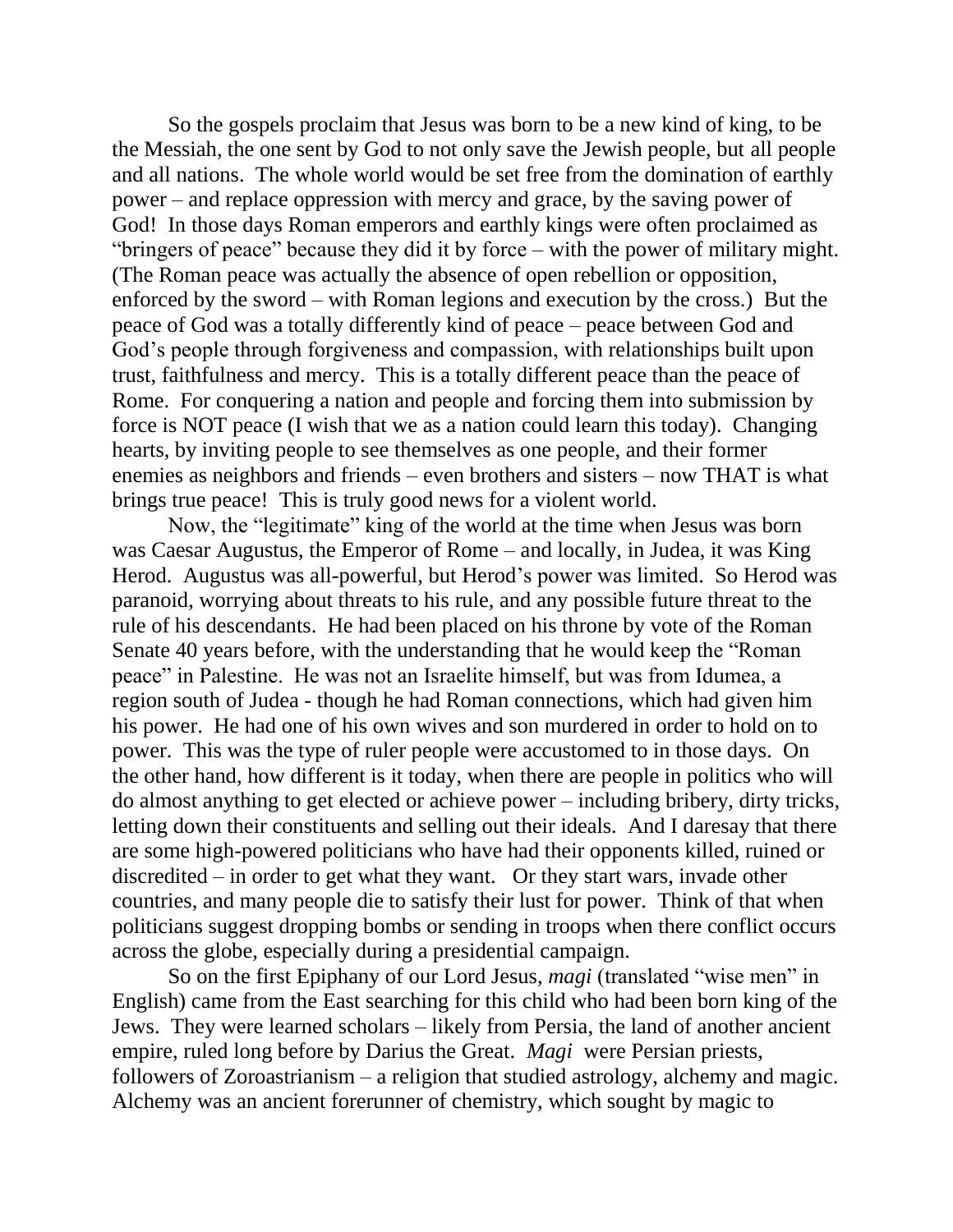transform common elements into precious metals, like gold. They were scholars, astrologers, and magicians – studying the constellations seeking deeper meaning behind human events, or a hint to the future. So it isn't surprising that the magi who came to visit Jesus had studied the stars to find the location of a great king's birth, or that gold was one of their gifts, along with frankincense and myrrh.

Still, the three magi had to consult with the king of Judah for help in order to find this newborn king. So three foreigners came to the court of this paranoid, ruthless King Herod in Jerusalem – and the king needed the help of the chief priests and scribes of the Temple (who hated him, because Herod, too, was an outsider – who had been placed on the throne by Romans, and replaced some Temple priests with priests from Babylonia and Egypt). So into the midst of all this royal intrigue and priestly distrust, wandered these three foreign astrologer magicians, looking for the "new king of the Jews"! What could go wrong?

So Herod's priestly adversaries gave the hints from scripture which sent the magi on their way, and the star guided them to Bethlehem – where they joyfully honored the child with their royal gifts. They were supposed to return to Herod to tell them the child's location, but you know the story – they were warned in a dream NOT to go back to Herod, so they went home by another road. So concludes the happy story from today's gospel.

The portion we did not read today is found in the next six verses. An angel also warned Joseph in a dream to flee quickly from King Herod's wrath - to Egypt, which he did, with Mary and the baby Jesus. They remained refugees in Egypt until Herod died. When the king learned that he had been deceived, he sent his soldiers to kill all the baby children two years old or younger, who lived in or near Bethlehem – Matthew says – to fulfill the words of the prophet Jeremiah, *"A voice was heard in Ramah, wailing and loud lamentation. Rachel weeping for her children; she refused to be consoled, because they are no more."*

The consequences of the good news of Jesus' birth, from the beginning, were pain and suffering of the innocent, because of the cruel paranoia of an earthly king. Such a contrast to the righteous king called upon in the psalm of the day, *"that he may rule your people righteously and the poor with justice…let him defend the needy among the people, rescue the poor, and crush the oppressor..He has compassion on the lowly and poor, and preserves the lives of the needy. From oppression and violence he redeems their lives, and precious is their blood in his sight."* How different this Herod was, from the king of the royal psalms! And how different are so many of our human leaders, past and present, both appointed by others or chosen by us, some whom we elect ourselves!

So why do we observe this Feast of the Epiphany anyway, and tell this ancient story once again, today? We see that the good news of the Messiah's birth was not only for shepherds in Bethlehem, or the people of Judea – it was for the